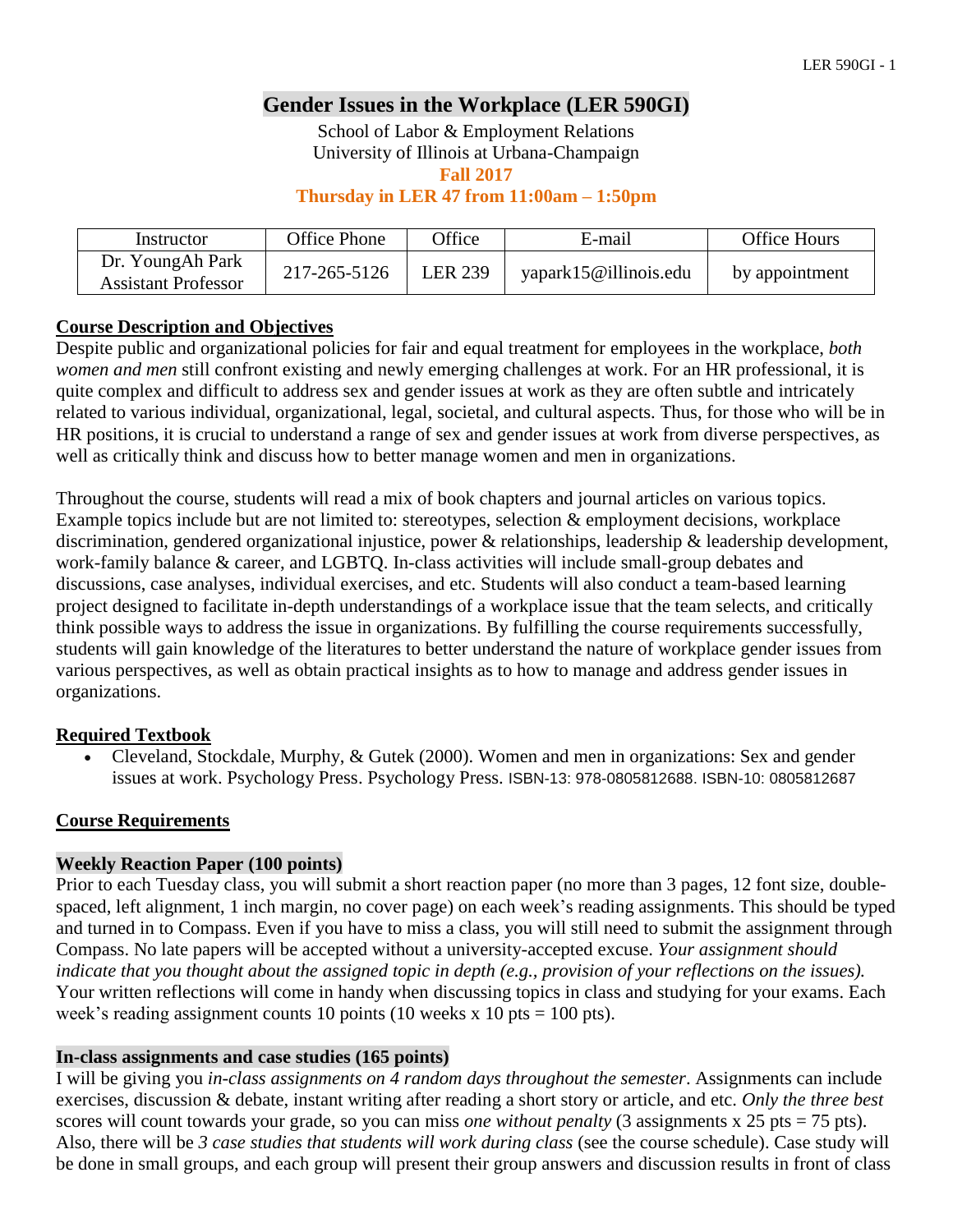(3 case studies x 30pts = 90pts). NO makeup in-class assignments or case studies for points will be given unless students have a valid excuse (e.g., job interview, jury duty, hospitalization). Make-ups must be completed and turned in within 7 days of the missed assignment. It is your responsibility to find out if you missed an assignment and ask for the materials (e.g., handouts, sources of video clips, etc.). Extra credit might be given at my discretion to those who completed all four assignments if one's grade is on the borderline (e.g., between Aand B+). Your in-class assignments will be returned to you after I post grades on Compass. You are responsible for keeping the returned assignments to prepare for your exams, or for in case to claim for accidentally missed points on Compass.

## **Exams (100 points)**

Two examinations will be given during the semester (50pts x 2 exams). The exams will consist of two parts: (1) short answer essays and (2) long essays. Remember that for each portion of the exams, questions are based on all aspects of the course: the reading assignments, in-class activities & group discussions, lectures, and video clips.

Make-up exam policy. If you must miss an exam due to a documented excuse, contact me as soon as possible to schedule a make-up date in advance. If you know you are going to miss an exam, you must notify me before the exam date. If I am not notified, no make-up exam will be given.

- The make-up exams cannot be taken on any time after its scheduled date and time.
- However, for extraordinary circumstances, I reserve the right to give an early or late make-up exam for any students not taking the exam during the regular testing time period.

## **Final project (100 points)**

To facilitate in-depth learning experiences beyond our classroom setting, students will conduct a group project. Each group will be responsible for researching on a chosen topic. Possible topic areas are listed below, and you may decide and choose a more specific topic within the areas. Topics need to be cleared with me before beginning your full-stage research. More specifically, each team will be responsible for submitting a short 2 page project proposal (double-spaced, hard copy) to me in class any time before October 12<sup>th</sup>. This proposal will not be graded, but it is to ensure that each team moves the project forward in a timely manner and receives feedback from the instructor. No late proposals will be accepted.

The proposal should…

a. include a chosen topic of interest, planned time line of the project, and team member names

b. state why the chosen topic is important to address as a future HR professional

c. outline overall questions that the team would like to answer by conducting the research (e.g., how grooming and dress code policies affect women and men differently in the workplace? What employers and employees can do to make sure employees are not adversely affected by the policies?).

Possible topic areas:

Gender and dress code & grooming polices in organizations/occupations

Provision of gender-neutral toilets in organizations

Gender issues in specific fields (e.g., nursing, engineering, blue collar work, entrepreneurs)

Pay gap between women and men in a specific industry

Cross-cultural comparisons of gender issues in organizations (e.g., working dads in Scandinavian countries vs. America)

On 12/7, as a final deliverable, your team is required to make an oral presentation to the class on your topic. Team points are 50 and these will be based on the overall quality of your presentation content as delivered in class. I will also have you rate each of your team member's contribution to the team project, and this individual point is 50 based on the rating scores you receive from your team members. The rating format will be introduced during the semester in class. Thus, you can earn up to 100 points through this group project (50 for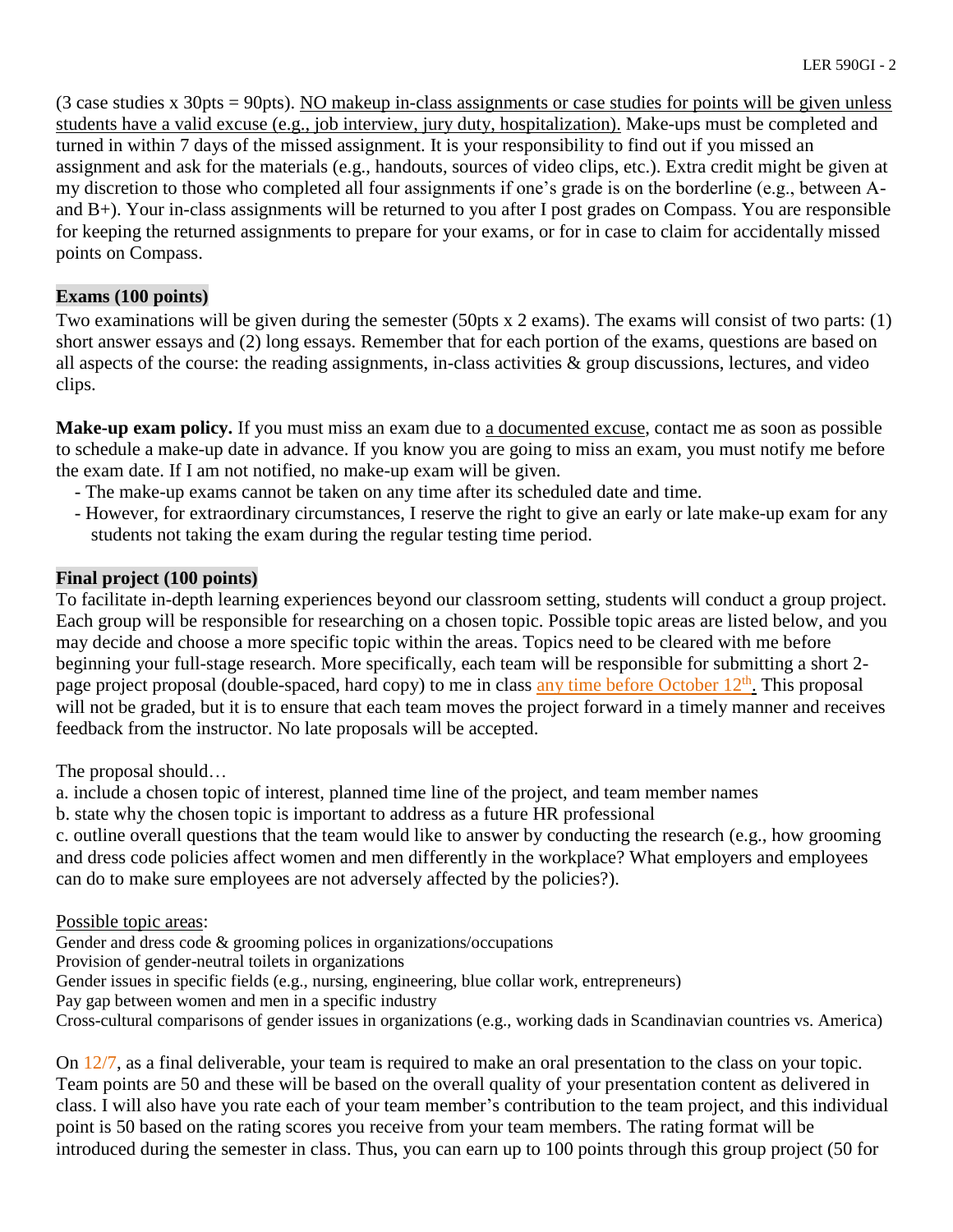team performance, 50 for individual contribution). Throughout the project, you are encouraged to consult your instructor regarding any aspects of your project. More detailed guidelines for presentations will be provided later in class.

### **Course Grades and Grading Scale**

Grades will be determined by 4 areas of your performance:

- 1. Reaction papers: 100 Points (10pts x 10 weeks)
- 2. In-class assignments & case studies: 165 Points (75pts for random-day assignments + 90pts for cases)
- 3. Exams: 100 Points (each 50 pts x 2 exams)
- 4. Team Project: 100 Points

A total of 465 points

A (96-100%), A- (92-95.9%), B+ (88-91.9%), B (84-87.9%), B- (80-83.9%)  $C+(77-79.9\%)$ , C (73-76.9%), C- (70-72.9%), D+(67-69.9%), D(63-66.9%) D- (60-62.9%), F (Below 60%)

### **Classroom Formats & Student Conduct**

- 1. Class is held once per week, on Thursday. Please be courteous to others by being to class on time. Students are expected to be an active learner in all components of classes.
- 2. Disruptive behavior will not be tolerated.
	- **Mobile phones:** This includes mobile phones, so please silence them and do not use them during class time. If you need to have your cell phone on for emergency reasons, please put them on the vibrant mode and you may sit near the door to exit. No text-messaging is allowed in classroom. If you have emergency, you may exit the classroom to use your phone.
	- **Laptops:** Students' laptop use in class is strictly limited to note taking and class purposes. Personal emails, instant messaging, SNS websites, Internet surfing, or any other use unrelated to class are prohibited. If such a case is caught, you will be asked to leave the classroom and eventually lose your privilege for in-class laptop use.
	- **Eating:** You can have your lunch or snack during a break as I typically give a 15 min break. No food delivery is allowed during class time.
- 3. We are each responsible for creating a friendly learning environment in this course. Be courteous to your peers regardless of their language, backgrounds, and different opinions.
- 4. Communication:
	- a. If you have to miss more than 2 classes in a row due to long-term constraints or if you will have to miss an exam, please do let me know. You should ask for the missed materials for in-class activities—please talk to me in person shortly before or after the class.
	- b. Throughout the semester, you're more than welcome to set up an appointment with me to talk about how to improve your performance in this course. Please note that the grading scale is clearly provided in this syllabus. *Grades will not be adjusted via email communication on the last minute. Therefore, if you have any concerns or questions, please come talk to me early on.*
	- c. The syllabus contains important information that you will be responsible for knowing throughout the semester (e.g., policies & rules, course evaluation elements, course schedule, etc.). Therefore, if you have a question about the course, please consult the syllabus before you contact me. I will gladly respond to emails if you need clarification about what is covered in the syllabus; however, I will not respond to emails about questions that can be easily answered by reading the syllabus.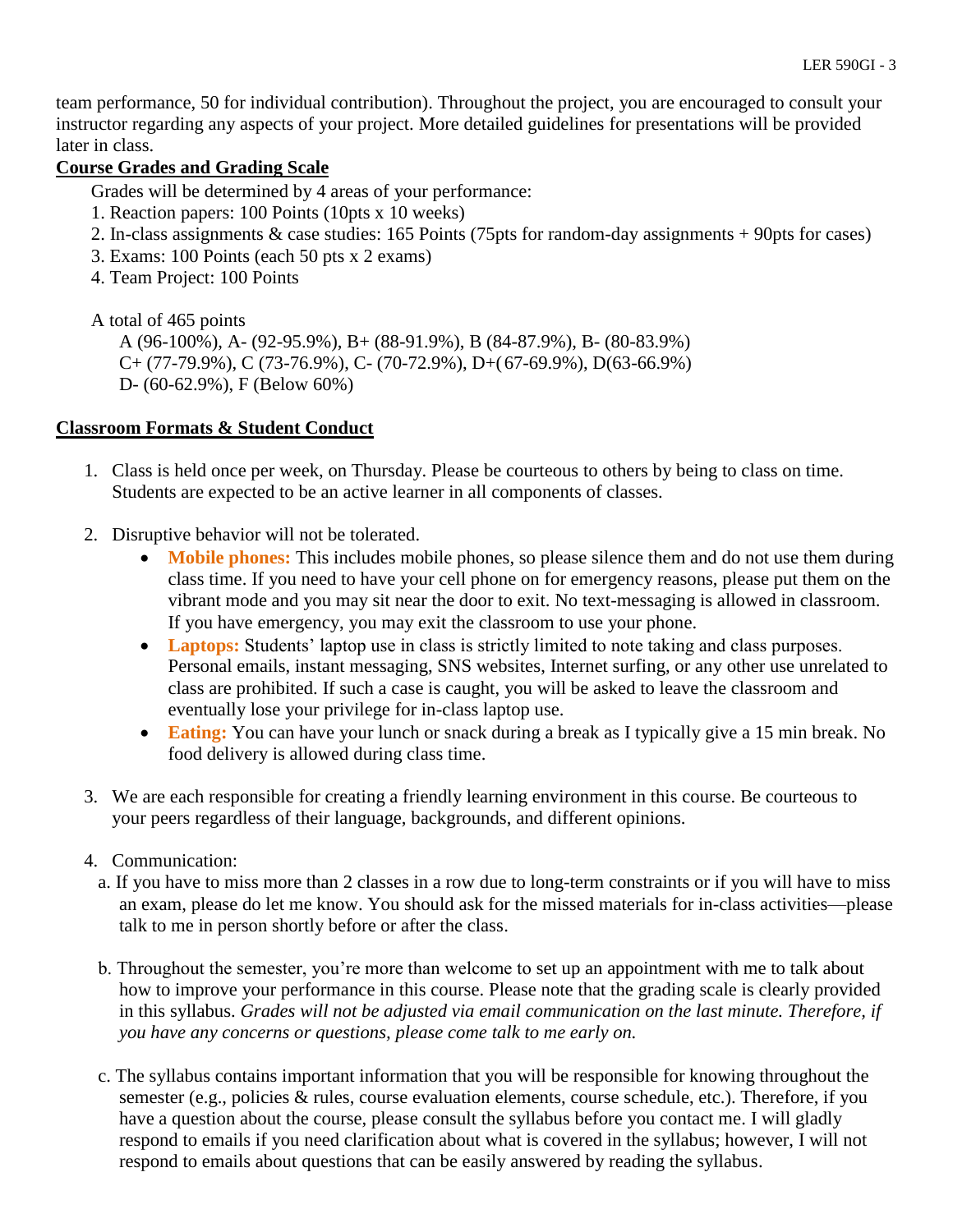## **Other Important Polices**

*Students with Disabilities***:** UIUC provides, upon request, appropriate academic accommodations for qualified students with disabilities. For more information, please refer to the following website and contact the University's disability services office. http://www.disability.illinois.edu/

*Academic Integrity Policy***:** As with any other University course, plagiarism, cheating or any other form of academic dishonesty will not be tolerated in any way. *Cases of academic integrity infractions will be pursued to the fullest extent allowed by University regulations* (see http://studentcode.illinois.edu/article1\_part4\_1- 402.html for details). *Ignorance of a rule is never a defense. Therefore, it is students' responsibility to educate themselves about the risk of academic integrity infractions and to avoid it. Just don't do it!!*

*Sexual Misconduct Policy and Reporting:* The University of Illinois is committed to combating sexual misconduct. Faculty and staff members are required to report any instances of sexual misconduct to the University's Title IX and Disability Office. In turn, an individual with the Title IX and Disability Office will provide information about rights and options, including accommodations, support services, the campus disciplinary process, and law enforcement options.

A list of the designated University employees who, as counselors, confidential advisors, and medical professionals, do not have this reporting responsibility and can maintain confidentiality, can be found here: http://wecare.illinois.edu/resources/students/#confidential

Other information about resources and reporting is available here: http://wecare.illinois.edu/

# **Course Schedule**

## **Week 1: 8/31**

- Course introduction
- A quick snapshot of gender inequality trend across nations

## **Week 2: 9/7**

- Three approaches to understanding gender and sex differences
- Gender stereotypes

Kinias, Z., & Sim, J. (2016, August 8). Facilitating Women's Success in Business: Interrupting the Process of Stereotype Threat through Affirmation of Personal Values. *Journal of Applied Psychology.* Advance online publication. http://dx.doi.org/10.1037/apl0000139

## **Week 3: 9/14**

- Benevolent and hostile sexism at work
- Making employment decisions
- Case Study (job offer & accept decisions)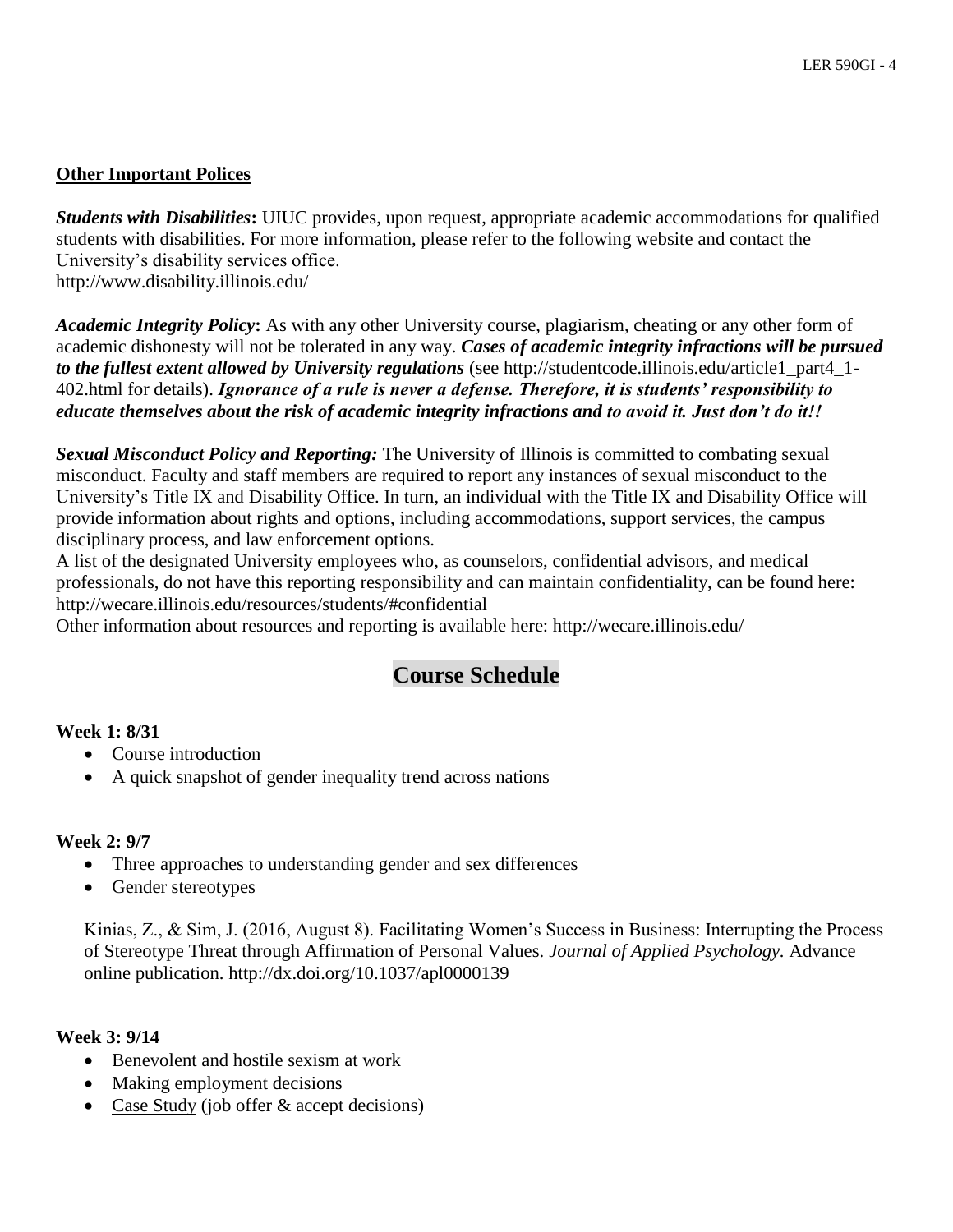King et al. (2012). Benevolent Sexism at Work: Gender Differences in the Distribution of Challenging Developmental Experiences. *Journal of Management, 38,* 1835-1866.

## **Week 4: 9/21**

- Sex/gender discrimination at work
- Legal framework for sex & gender discrimination in the U.S.

Courtright et al. (2013). A Meta-Analysis of Sex Differences in Physical Ability: Revised Estimates and Strategies for Reducing Differences in Selection Contexts. *Journal of Applied Psychology, 98,* 623-641.

## **Week 5: 9/28**

- Workplace sexual harassment
- Case study (sexual harassment in the U.S. Military)

McDonald et al. (2015). Developing a framework of effective prevention and response strategies in workplace sexual harassment. *Asia Pacific Journal of Human Resources, 53,* 41-58.

## **Week 6: 10/5**

**Exam I**

### **Week 7: 10/12**

- Physical attractiveness & interpersonal relationships at work
- Gender differences in organizational justice rules and perceptions

Caleo, S. (2016, August 8). Are Organizational Justice Rules Gendered? Reactions to Men's and Women's Justice Violations. *Journal of Applied Psychology.* Advance online publication. http://dx.doi.org/10.1037/apl0000131

#### **Week 8: 10/19**

- Career issues for women and men & Mentoring
- Case study (mentoring program in medical field)

#### **Week 9: 10/26**

Work-life balance for women and men

#### **Week 10: 11/2**

• Gender, leadership, and leadership development

#### **Week 11: 11/9**

• LGBTO in the workplace